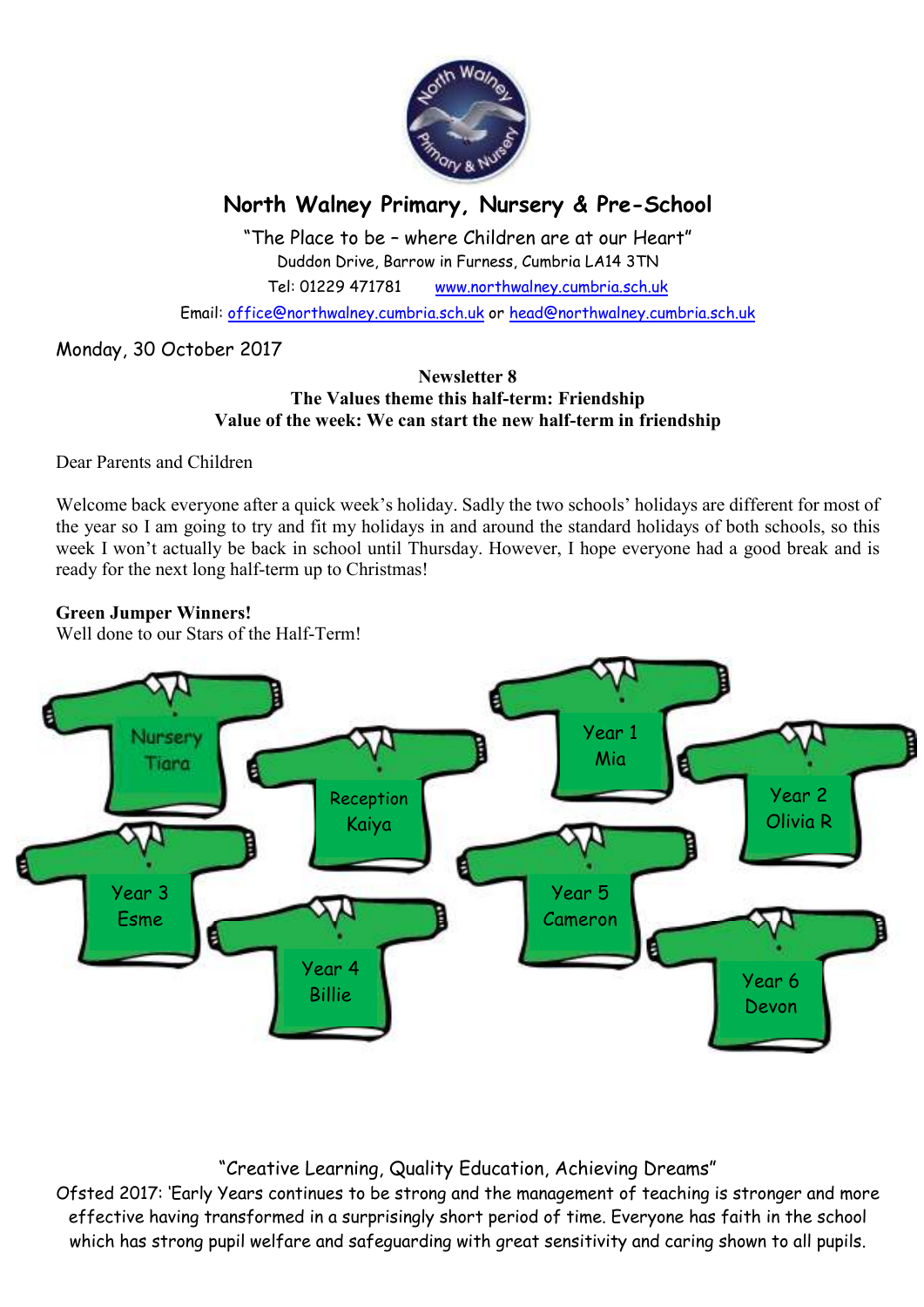

## **Harvest Festival Collection for the Foodbank**

Thank you so much for all of the donations for our Harvest Festival on the last day of half-term. We were all so amazed by how much had been brought in – your kindness and generosity was overwhelming and will make a huge impact on the Foodbank. Thank you, thank you, thank you!

## **PTA Halloween Disco – 31st October from 4:45 to 5:45pm**

Tickets are on sale now on the school playground and from the school office - £1 per child. Thank you to our PTA volunteers for organising this! **No scary masks please as there will be lots of younger children!** 

Cakes/buns – if you can send some in we would be very grateful and if any other parents can help us out, please speak to Cora, Leanne or Kimberley.

#### **Scholastic Book Fair**

Is coming to North Walney in November so that parents can buy Christmas gifts and have a good look at the latest book releases available. Please come down and support us – every purchase raises money for new books for the school!

#### **Parents' Evening**

We will be holding our first Parents' Evening next Tuesday, 7<sup>th</sup> November, between 3:15pm and 5:30pm. There are no appointments needed, please just turn up at your child's class and the teacher will be able to speak to you when they are free. As this is the first one, teachers will be mainly talking about how your child has settled in and how you can help their learning at home. I look forward to seeing many of you next Tuesday!





#### **Natterjacks Film Nights!**

Another successful Natterjacks Film Night – and another one planned for this week. Keep your eye on our Twitter and Facebook feeds for details of this week's film! And don't forget your child can come to Natterjacks any night of the week for the very cheap price of  $£2.25$  per hour – talk about cheap babysitting and the fact that you know they are safe and are busy making and doing new things! Ask at the office for more details!

#### **Year 6 Choices form**

Hopefully everyone will have their forms completed by  $31<sup>st</sup> October - if you are$ still unsure of what to do then ring the school office as soon as possible on 01229 471781 and Mrs Malone will be able to give you some advice.



#### **Poppies for Remembrance Day**

Are available from the School Office for a donation – please remember that every penny goes to the Royal British Legion to help troops and their families who have been affected by war. They are also collecting as many old £1 coins as possible – so root them out and bring them in! Thank you!